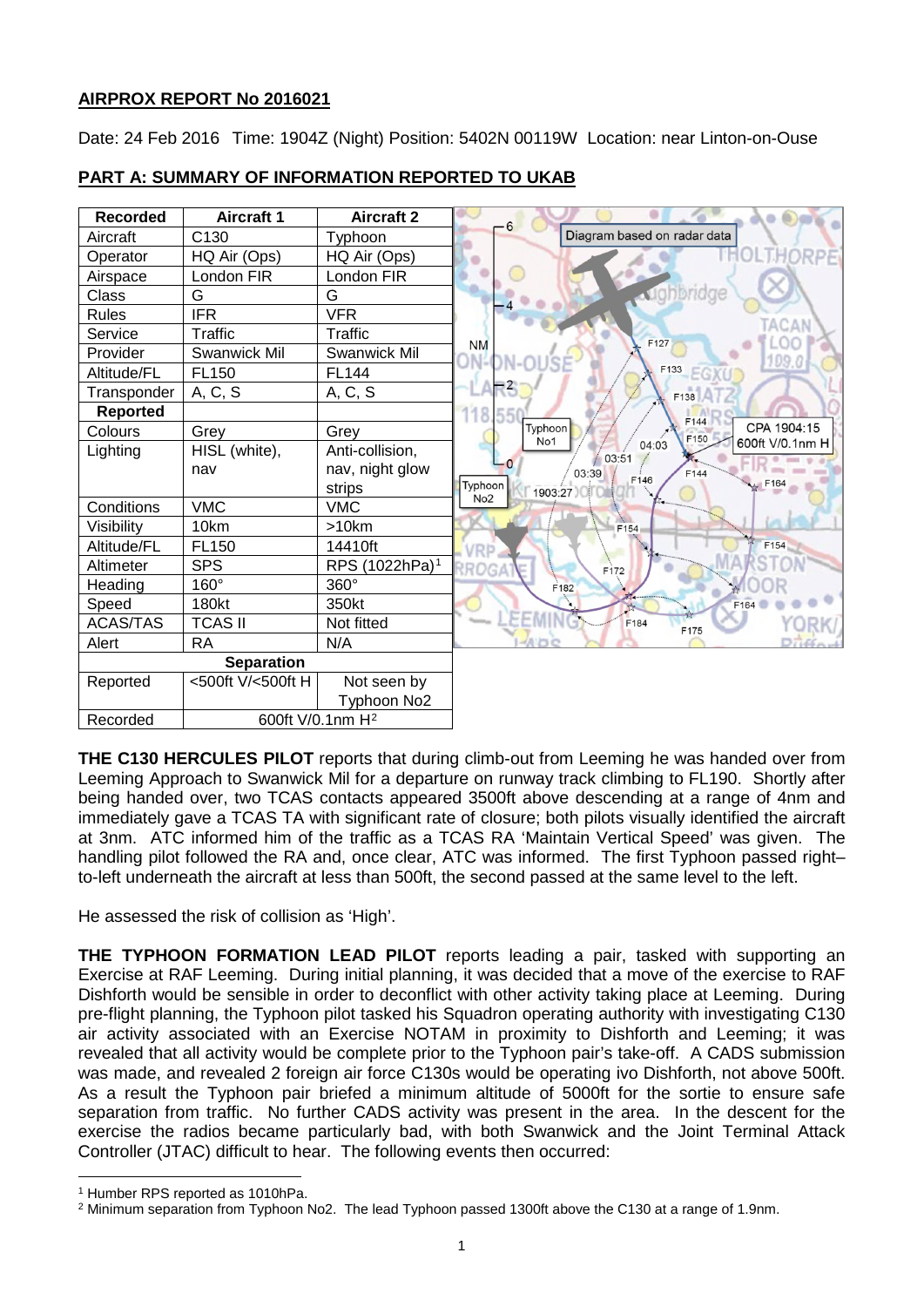At 1901:55, the Typhoon flight was cleared by Swanwick to operate in the block 10,000-20,000ft ivo Dishforth and call one-minute to completion. This call was stepped on by the other radio now being used to talk to the JTAC, but was heard and acknowledged by the Typhoon flight, now passing 27,000ft in the descent. Another call from Swanwick was made informing the Typhoons that there was traffic southwest 3nm heading southwest passing FL70 for FL190, this was acknowledged; however, the Typhoon flight's perception was that they were well above that traffic heading south, and that a left turn through east onto north would keep them apart. At 1902:22 the Typhoon flight was given a Traffic Service. At 1903:22, from the cockpit tapes it can be heard that Swanwick informed the Typhoon flight that the traffic was now at FL120; however, this communication was stepped on by the JTAC. It was acknowledged by the Typhoon flight who considered the track to be behind them, below them and to the west. A left-hand hook-turn was commenced and, looking into the turn passing through east, the lead Typhoon pilot gained visual on Night Vision Goggles (NVG) with traffic to the north at a range of 3-4nm. He perceived the aircraft to be laterally closer than expected, but posing no threat of a collision due to a large difference in height and visual contact being maintained. During this turn, a call could be heard from Swanwick "[Typhoon No2 C/S] previously reported traffic your nose similar altitude". This call was again stepped on, but acknowledged by the Typhoon leader who, still visual, called the formation to climb assuming a risk to the Typhoon No2 must be present even though he perceived that the formation would pass safely. At no time was the conflicting traffic heard speaking on the Swanwick frequency. At 1904, the noted Airprox time, Typhoon leader was at 15590ft and Typhoon No2 at 14410ft.

He assessed the risk of collision as 'Low'.

**THE SWANWICK MIL CENTRAL CONTROLLER** reports that at the time of the incident she was working Central only. At the time of the handover of the C130 from Leeming, she was coordinating a Cleared Flight Path (CFP) with Scottish Sector 29 for the C130 and so the ATCO I/C stepped in as a Planner to take the handover. The C130 was handed over by Leeming climbing to FL190 to route POL-SWB-Jersey. Swanwick(Mil) NE were working a pair of Typhoons in the Vale of York. At the time of handover, and on initial contact with the C130, the Typhoon flight were well above, descending to FL200 in the same direction. Due to them being well above, no Traffic Information was called. When the Typhoon flight were approximately 5nm south of the C130 they were given the block 10,000-20,500ft, at which point they turned towards the C130, still descending. The controller called them and was informed by the C130 pilot that he had received a TCAS RA and to stand by. At the point of merge it appeared that one contact was at FL142 and the other was at FL146. The Typhoons carried on tracking north and were not a factor again.

She perceived the severity of the incident as 'Medium'.

**THE SWANWICK MIL CENTRAL SUPERVISOR** reports that he took the initial handover from Leeming on the C130 because the Central controller was negotiating a CFP with Scottish S29. The C130 was, he recollected, heading 160° and either approaching or passing FL100 cleared by Leeming to FL190. At the time, he noticed two contacts overhead the C130, however, they were indicating FL245 so were no factor. The Central Controller communicated with the C130 and, at that point, the Swanwick Mil Central Supervisor became busy with other tasks. The next time he took notice was when the Central Controller notified him that the C130 pilot was reacting to a TCAS RA and had called Central to standby. He did not witness how close the Typhoons came to the C130; however, the Central Controller told him she believed the radar contacts had merged with a height separation of around 400ft reading on the radar display. He spoke to Swanwick North East Sector who was working the Typhoon flight, who informed him that they had called the C130 to the Typhoon flight on 4 occasions. There was no further interaction between the aircraft after this.

**THE SWANWICK MIL EAST/NORTH-EAST TAC RIGHT CONTROLLER** reports that with the Controller I/C as Planner, he had been handed over a pair of Typhoons from the North Sector. These were the only aircraft on frequency. They were in the block FL340-FL350 and had requested the altitude block 10,000-20,000ft on the 'lowest regional' to operate in the Dishforth area on a discrete frequency. As they approached Durham Tees Valley, they were issued a descent to FL200 and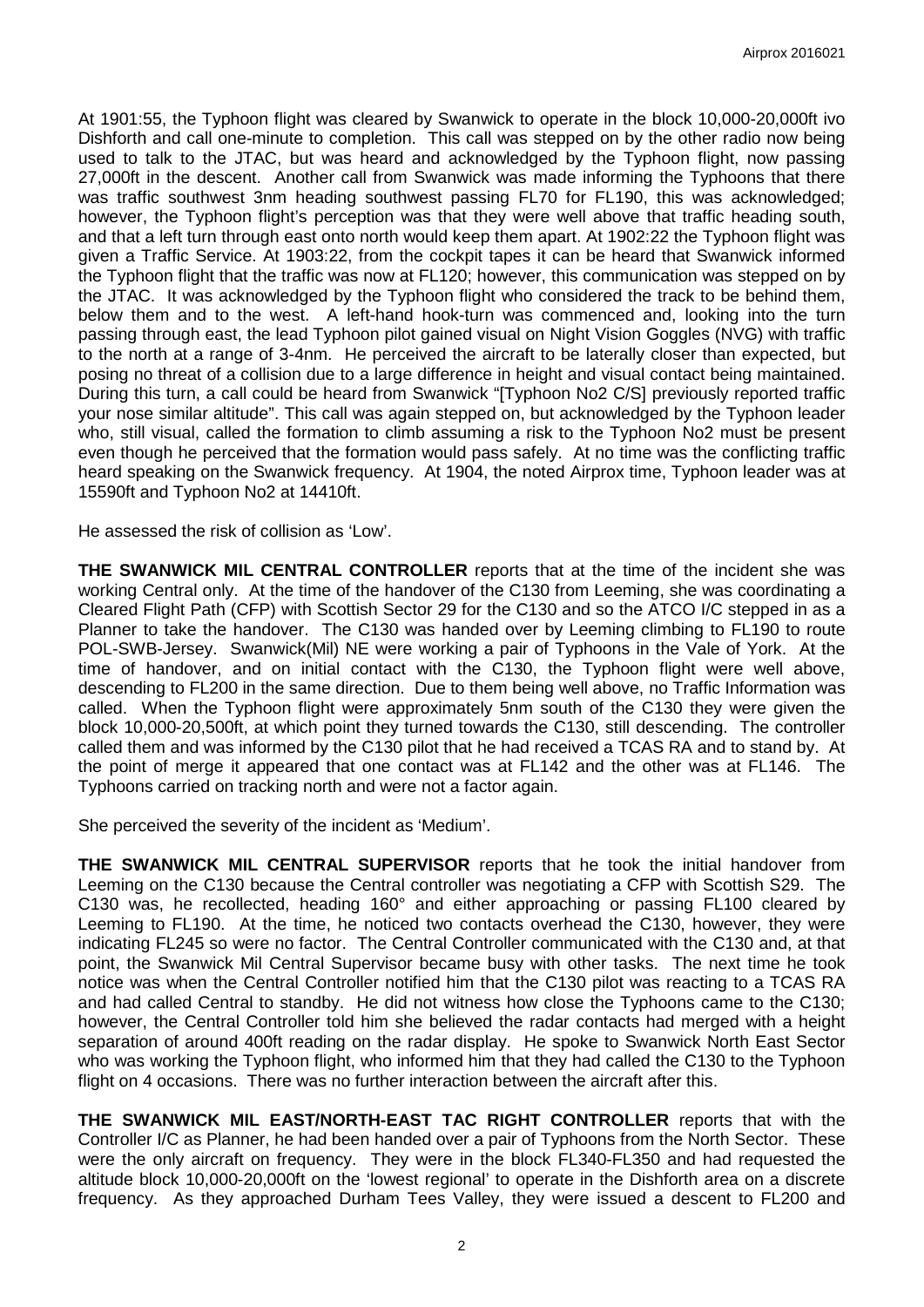transferred to the discrete frequency. As the aircraft were descending, they were passed Traffic Information on an aircraft departing Leeming. The aircraft was approximately FL105 and the pair of Typhoons were still in the descent to FL200. The Typhoon crews were told that the departing aircraft was climbing to FL190. As the Typhoons passed the Leeming outbound transiting further south, they were given their altitude block on the local pressure of 1010hPa. They were re-issued with Traffic Information on the Leeming outbound as they started to manoeuvre back towards it. At this time he believed that they were also passed the aircraft's type (C130) as well. As they continued to manoeuvre, the Short Term Conflict Alert (STCA) activated white. The pair of Typhoons continued to manoeuvre and descend towards the Leeming outbound. At approximately 3nm, as the pair continued to turn and descend, Traffic Information was again given to the Typhoon No2 pilot and he was asked to report visual. There was approximately 400ft separation showing between the No2 Typhoon and the Leeming outbound. The lead Typhoon was heard on the frequency trying to confirm with the No2 whether or not the No2 was visual with the Leeming outbound; the No2 Typhoon pilot replied that he was not. As the Traffic Information was being passed, the STCA turned red. After passing the Leeming outbound, the pair of Typhoons continued to operate in their block without further incident.

He perceived the severity of the incident as 'High'.

**THE SWANWICK MIL EAST/NORTH-EAST SECTOR SUPERVISOR** reports he was sitting in as planner as the TAC was receiving the silent handover on the Typhoon flight. He observed a Central squawk depart Leeming and telephoned Leeming to ask for Traffic Information. He was informed that it was a C130 departing for POL climbing to FL190. In return, he passed Traffic Information to Leeming on the Typhoon flight including their intended operating altitude of 10,000-20,000ft on the Humber RPS, 1010hPa. He passed the information on the C130 to the TAC, who passed the Traffic Information to the Typhoon flight. At this point, the Typhoon flight were descending to FL200. Once south of the Leeming outbound, and still heading away, the Typhoon flight were given the requested block. He heard the TAC update the Traffic Information on the C130 on at least another 2 occasions as the Typhoon flight turned to manoeuvre towards the aircraft. The Typhoon leader acknowledged the Traffic Information calls but did not report visual. It was rather concerning to see the Typhoon flight continue to manoeuvre towards the C130 when the Traffic Information had been called at similar levels to which they appeared to be operating. Shortly after the STCA went off, Central called to say that the C130 had experienced a TCAS RA against the Typhoon No2. Separation appeared to be 400ft. He called the Duty Authoriser of the Typhoon Squadron to discuss the occurrence who said he would get the pilot to call him. The Typhoon flight leader called later to discuss. He said that the Traffic Information passed by Swanwick was good and that they had been operating with NVG, in fairly poor weather with poor radios, whilst listening to a JTAC on the ground. However, he had seen the C130 early on, but had not informed Swanwick as such. As the pair manoeuvred, the lead aircraft perceived that the C130 was not a threat and was surprised to learn that separation had been observed as only 400ft. He explained how a tactical pair operate, and that the lead pilot takes responsibility for avoiding other traffic. He said that the crews would fully debrief, including examining their radar replays. He acknowledged that a call to say if they were visual or not with the C130 would have been useful to the TAC controller.

**THE LEEMING APPROACH RADAR CONTROLLER** reports that the Airprox was reported on Swanwick Mil Central's frequency after he had handed the C130 over to them. He received Traffic Information on 2 Typhoons from Swanwick Mil East just after the C130 was airborne from RW16. He was told that the 2 Typhoons were looking to operate in the Dishforth area between 10,000-20,000ft. He gave Swanwick Mil East Traffic Information on the C130 and told them that he would be handing the C130 over to Swanwick Central shortly. He then proceeded to conduct a full radar handover to Swanwick Mil Central and no Traffic Information was passed by him to the C130 on the 2 Typhoons because he deemed that they were no factor at the time. The air picture was such that the Swanwick Central Controller also did not deem it necessary to call the traffic to them during the handover. He was only made aware of the Airprox when he came into work the following evening.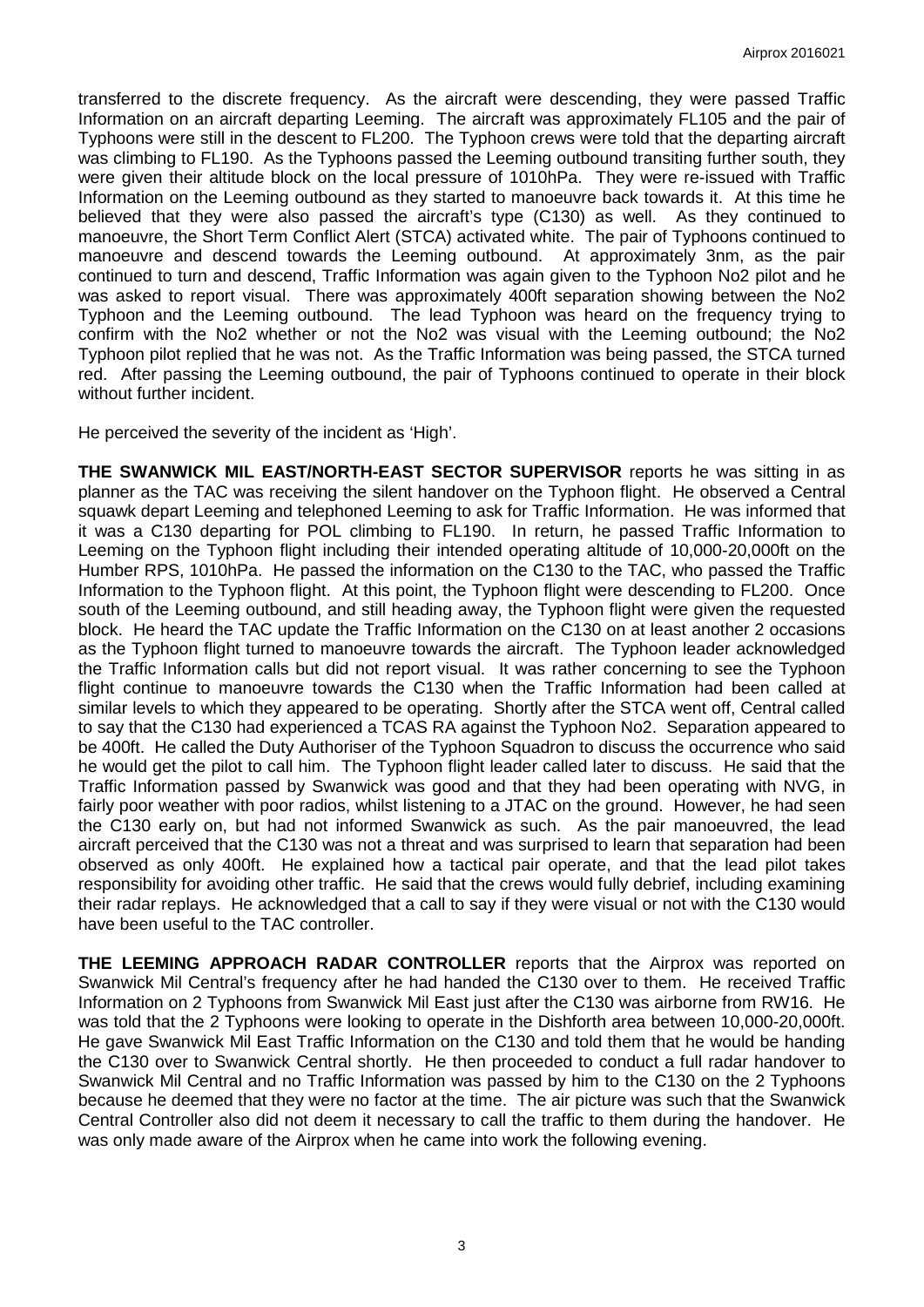# **Factual Background**

The weather at Linton-on-Ouse was recorded as follows:

METAR EGXU 241850Z AUTO 32003KT 9999 // BKN033/// BKN060///04/M01 Q1016=

## **Analysis and Investigation**

### **Military ATM**

An Airprox occurred on 24 February 2016 at 1904, ivo RAF Linton-On-Ouse between a C130 and a Typhoon aircraft; both aircraft were under a Traffic Service with RAF(U)Swanwick. A portion of the transcript between Swanwick NE and the Typhoon flight is reproduced below:

| From      | To        | <b>Speech Transcription</b>                                                                                                                                                                                        | <b>Time</b> |
|-----------|-----------|--------------------------------------------------------------------------------------------------------------------------------------------------------------------------------------------------------------------|-------------|
| <b>NE</b> | Typhoon   | [Typhoon flight C/S] are you happy to accept own separation<br>under VFR in the upper air, correction controlled airspace.                                                                                         | 1900:48     |
| Typhoon   | <b>NE</b> | Affirm [Typhoon flight C/S].                                                                                                                                                                                       | 1900:48     |
| Typhoon   | <b>NE</b> | [Typhoon flight C/S] looking for the er lowest regional please to<br>work er ten to twenty.                                                                                                                        | 1901:14     |
| <b>NE</b> | Typhoon   | [Typhoon flight C/S], lowest regional pressure Humber 1010, be<br>advised traffic from, from [Typhoon leader C/S] south west 3<br>miles, tracking south, indicating flight level 70, climbing flight level<br>190. | 1901:20     |
| Typhoon   | <b>NE</b> | Copied, [Typhoon flight C/S] set 1010.                                                                                                                                                                             | 1901:35     |
| Typhoon 2 | Typhoon 1 | Set                                                                                                                                                                                                                | 1901:38     |
| <b>NE</b> | Typhoon   | [Typhoon flight C/S] operate in the block altitude 10,000 to altitude<br>20,000 feet, report one minute to completion.                                                                                             | 1901:49     |
| Typhoon   | <b>NE</b> | Stepped on, say again.                                                                                                                                                                                             | 1901:58     |
| <b>NE</b> | Typhoon   | [Typhoon flight C/S], operate in the block altitude 10,000 to<br>altitude 20,000 feet, report one minute to completion.                                                                                            | 1902:01     |
| Typhoon   | <b>NE</b> | 10 to 20 wilco on 1010.                                                                                                                                                                                            | 1902:08     |
| <b>NE</b> | Typhoon   | On leaving controlled airspace, traffic service.                                                                                                                                                                   | 1902:16     |
| Typhoon   | <b>NE</b> | Traffic service roger.                                                                                                                                                                                             | 1902:20     |
| Typhoon 1 | Typhoon 2 | Convert to three fifty knots.                                                                                                                                                                                      | 1902:23     |
| Typhoon 1 | Typhoon 2 | [Typhoon lead C/S] descend angels one two, [Typhoon No2 C/S],<br>angels one four                                                                                                                                   | 1902:30     |
| Typhoon 1 | Typhoon 2 | [Typhoon flight C/S] hook left.                                                                                                                                                                                    | 1902:58     |
| <b>NE</b> | Typhoon   | [Typhoon flight C/S] previously reported traffic now north 7 miles,<br>tracking south indicating flight level 125 climbing to flight level 190,<br>C 130 J.                                                        | 1903:18     |
| <b>NE</b> | Typhoon 2 | [Typhoon No2 C/S] traffic previously reported north 3 miles<br>tracking south indicating similar altitude report visual.                                                                                           | 1903:58     |
| Typhoon 1 | Typhoon 2 | [Typhoon No1 and No2 C/S] climb now                                                                                                                                                                                | 1904:06     |
| Typhoon 1 | Typhoon 2 | [Typhoon No2 C/S] check                                                                                                                                                                                            | 1904:17     |
| Typhoon 2 | Typhoon 1 | [Typhoon No2 C/S], say, say again                                                                                                                                                                                  | 1904:18     |
| Typhoon 1 | Typhoon 2 | Confirm visual with the Hercules                                                                                                                                                                                   | 1904:19     |
| Typhoon 2 | Typhoon 1 | Negative and 140.                                                                                                                                                                                                  | 1904:21     |
| Typhoon 1 | Typhoon 2 | Copied, you just went underneath the Hercules, how's your radios<br>two?                                                                                                                                           | 1904:23     |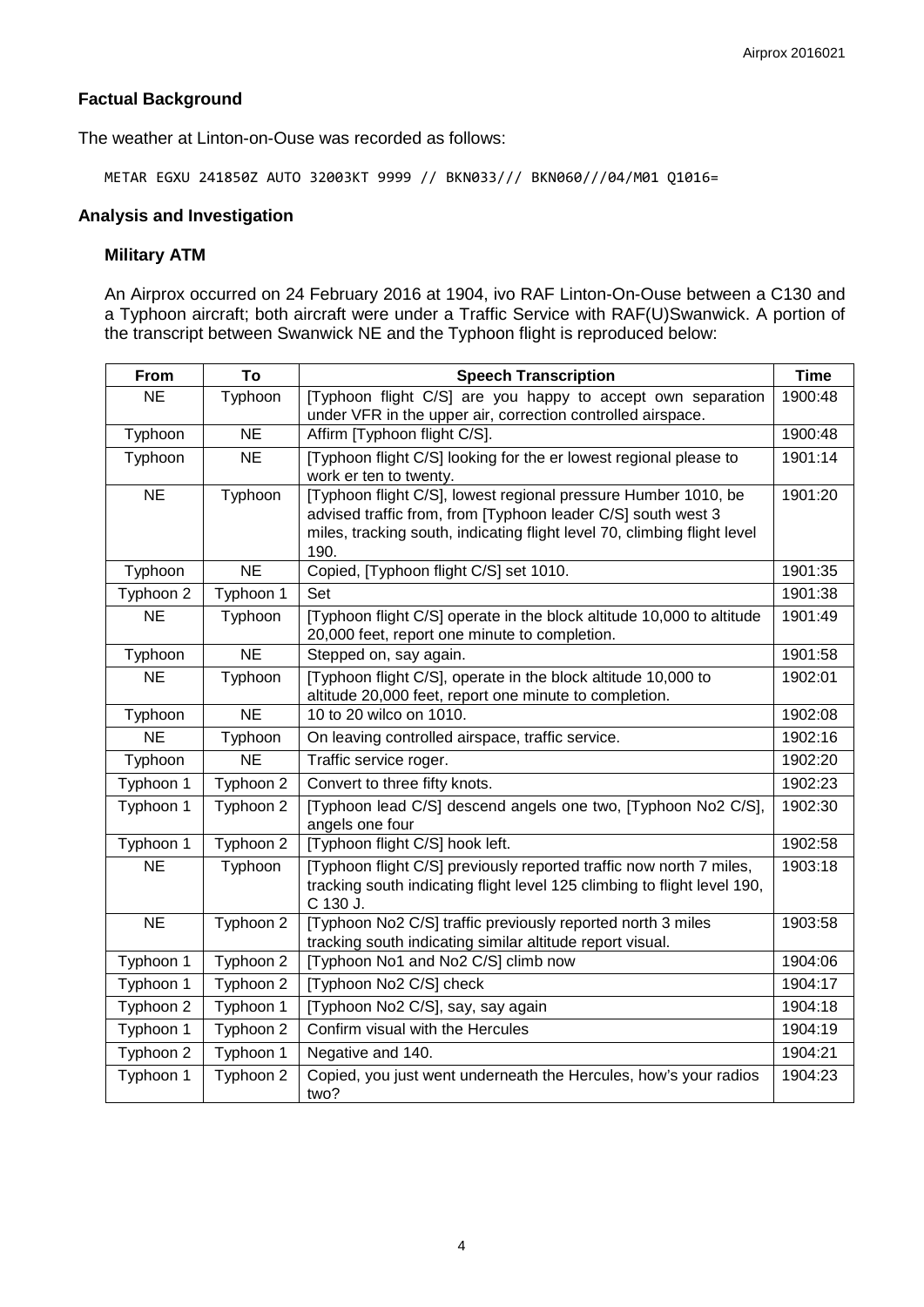| <b>From</b>      | To               | <b>Speech Transcription</b>                                                                                                               | <b>Time</b> |
|------------------|------------------|-------------------------------------------------------------------------------------------------------------------------------------------|-------------|
| Central          | C <sub>130</sub> | [C130 C/S] traffic 12 o clock er 10 miles manoeuvring in the block<br>100-205                                                             | 1903:36     |
| C <sub>130</sub> | Central          | got him 4 miles er do you know what he is doing?                                                                                          |             |
| Central          | C <sub>130</sub> | Er [C130 C/S] er negative he's currently tracking north indicating<br>FL150 descending                                                    |             |
| Central          | C <sub>130</sub> | Yep RA standby                                                                                                                            |             |
| C <sub>130</sub> | Central          | Er yeah Swanwick [C130 C/S] we've just had er TCAS RA on a<br>pair going through our level                                                | 1904:16     |
| Central          | C <sub>130</sub> | [C130 C/S] yeah we just speaking to the sector now they turned<br>straight towards you, we are just trying to figure out what<br>happened |             |
| C <sub>130</sub> | Central          | Not a problem [C130 C/S]                                                                                                                  |             |
| Central          | C <sub>130</sub> | [C130 C/S] you can now climb FL280                                                                                                        |             |

A portion of the tape transcript between Swanwick Central and the C130 is below:

At 1901, The Typhoon flight were provided with the regional pressure and called traffic by the NE controller as, "… be advised traffic from, from [Typhoon leader C/S] south west 3 miles, tracking south, indicating flight level 70, climbing flight level 190." At 1903, (Figure 1), the NE controller updated traffic as, "[Typhoon flight C/S] previously reported traffic now north 7 miles, tracking south indicating flight level 125 climbing to flight level 190, C 130 J".



Figure 1: Geometry at 1903:00 Typhoon Ld/No2 6050/6051; C130 6403

At 19:03:36, the Central controller called traffic to the C130 pilot, "[C130 C/S] traffic 12 o'clock er 10 miles manoeuvring in the block 100-205." The C130 crew responded with, "I got him 4 miles er do you know what he is doing?" The controller updated with, "[C130 C/S] er negative he's currently tracking North indicating FL150 descending."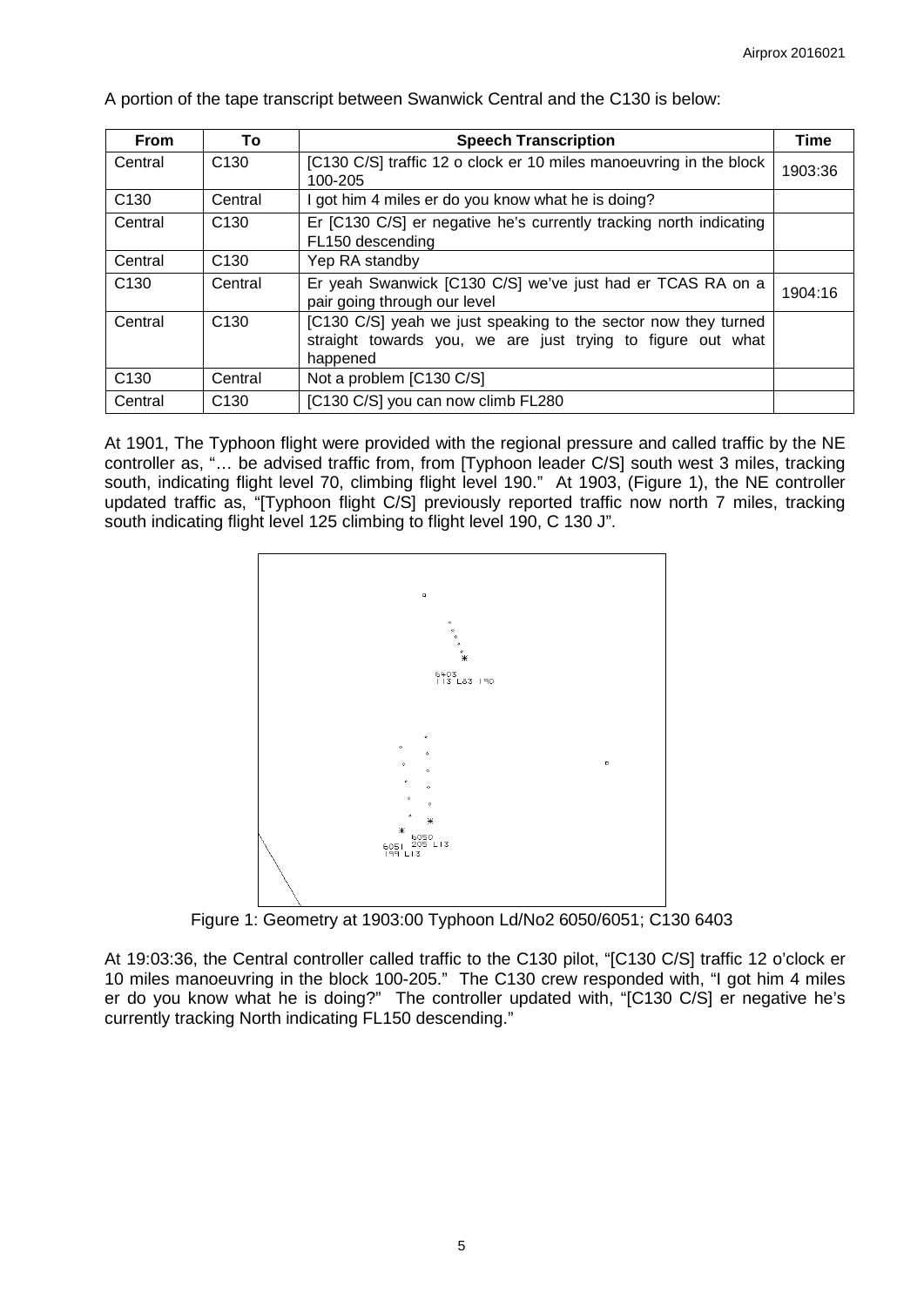



At 1904 (Figure 4), the NE controller transmitted, "[Typhoon No 2 C/S] traffic previously reported north 3 miles tracking south indicating similar altitude report visual."



Figure 6: CPA at 1904:15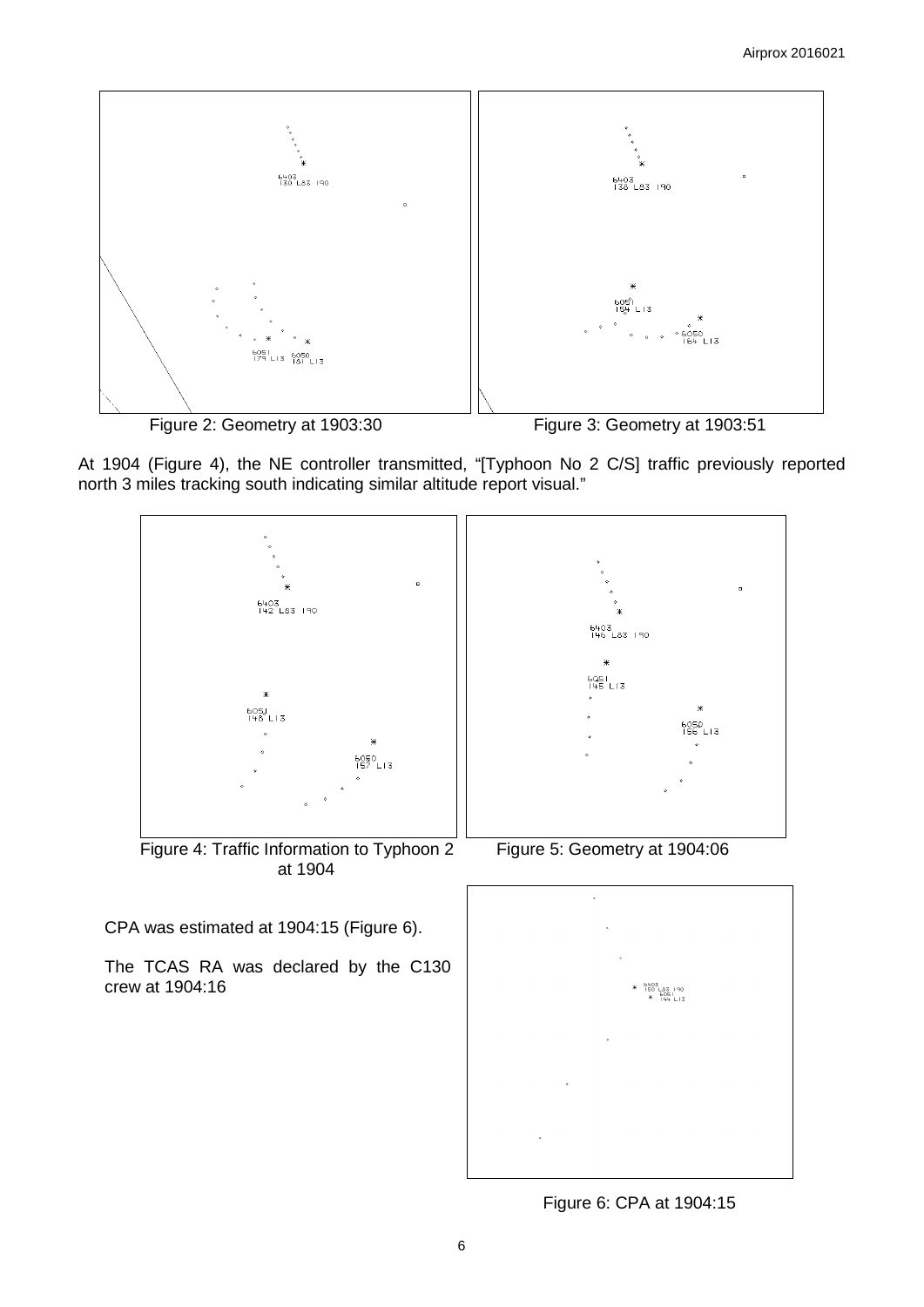Leeming handed the C130 to Swanwick Central at 1902; at the time of the handover, the C130 was at FL80 (climbing to FL190, requesting FL280) and the Typhoons were indicating FL239 and FL249. It was deemed at the handover time that the traffic would not be called to the C130 and both controllers accepted this. Given the large height difference and fact that Swanwick would be working all tracks, it was understandable that both controllers did not deem information necessary at the handover stage. The NE controller provided 3 sets of Traffic Information to the Typhoon pilots and Central passed information to the C130 pilot. (The full accuracy of the Traffic Information to the Typhoons could not be fully corroborated). As all parties were under a Traffic Service, the controllers would be expected to pass information to allow crews to maintain separation. As per CAP774, the aircrew were responsible for collision avoidance and a mixture of Traffic Information (and TCAS for the C130) assisted with information on other airspace users.

The Typhoon pilots were conducting training with a JTAC on the ground, and it appears that the communication with the JTAC often 'stepped on' the Traffic Information from ATC. However, the Typhoon lead commented that the information was assimilated, and that the crew considered the C130 not to be a threat. Information was initially passed in relation to the Typhoon lead aircraft; however, the final piece of information from the NE controller seems to have been specifically to the No 2 Typhoon with traffic co-altitude, at 3nm; there was a sense of urgency as the Typhoon pilot was asked to report visual with the C130. To put the actions into context, the Typhoon pilots were speaking to two agencies (with associated workload and RT problems) and the initial information was passed in respect to the lead element, with the wingman having the Airprox.

### **UKAB Secretariat**

The C130 and Typhoon pilots shared an equal responsibility for collision avoidance and not to operate in such proximity to other aircraft as to create a collision hazard<sup>[3](#page-6-0)</sup>. If the incident geometry is considered as converging then the C130 pilot was required to give way to the Typhoon<sup>[4](#page-6-1)</sup>.

#### **Occurrence Investigation**

The Typhoon flight was tasked with supporting Ex ADVANCING THUNDER. The Close Air Support (CAS) task (VUL time 1900-1930) was originally given to RAF Coningsby but then passed to 6 Sqn as Coningsby could not support. The Typhoon lead reported that the CAS was 'not much use to them for training' because without tanker support they only had approx. 22 mins on task before they had to return to Lossiemouth. This was due to the distance from Lossiemouth to Dishforth and a strong headwind on RTB. The Typhoon flight checked CADS before departure and noted no traffic at their planned operating altitude of 5000ft-20000ft in the Dishforth area. Their planned CAS iso Ex ADVANCING THUNDER did not have a dedicated NOTAM. The Typhoon lead was aware that it was No2's first night CAS sortie and he had limited experience of using NVGs. The lead had done `quite a bit' of Night CAS on the Typhoon and felt he was experienced using NVGs due to current Typhoon and previous Tornado F3 experience. No2 reported that this was his first night CAS sortie and he did not have much previous experience flying with NVGs (approximately 4 sorties).

The lead reported that the brief, start-up, take-off and transit to the CAS area was uneventful. He had briefed No2 to stay above him in the descent to the operating block so that if he became 'blind' he could simply level off and remain deconflicted. On arrival in the CAS area, the weather was worse than expected with poor air-ground visibility from 20,000ft; however, they were able to remain VMC. He reported that under normal circumstances as a pair of Typhoons conducting CAS both aircraft would monitor Swanwick and JTAC on the radios; however, the lead would have the volume higher on the JTAC frequency and the wingman would have the volume higher on the airspace frequency (so that calls were not missed). However, in this instance he was working both frequencies equally as lead due to an inexperienced wingman. In hindsight, he

l

<span id="page-6-0"></span><sup>3</sup> SERA.3205 Proximity.

<span id="page-6-1"></span><sup>4</sup> SERA.3210 Right-of-way (c)(2) Converging.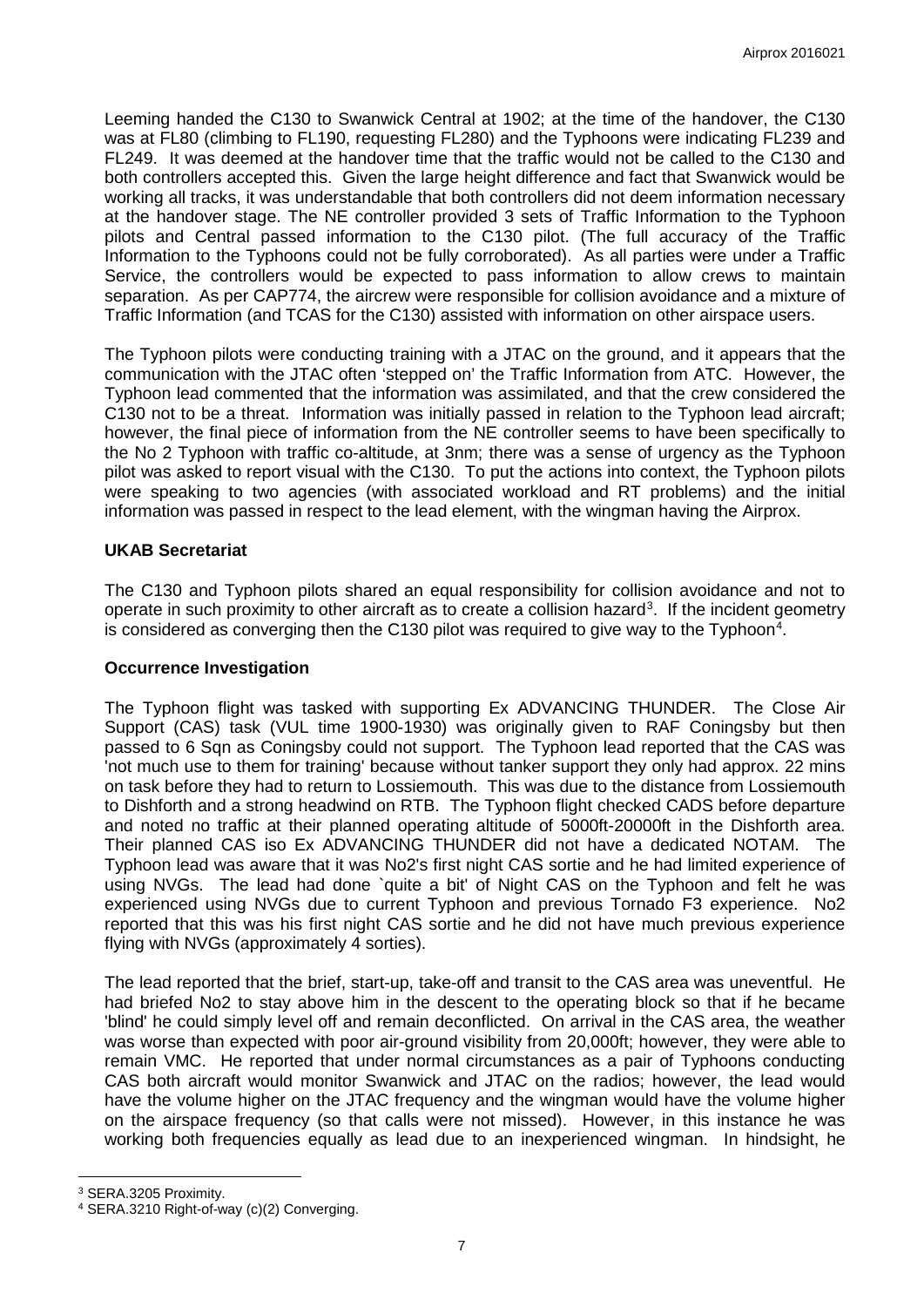noted that he probably checked in with the JTAC a little earlier than he would have normally (and before they were fully established in the CAS area), driven by the short 'on-task' time available due to fuel. During the Hook Left onto a Northerly heading and descent to 12,000ft the lead became visual with both his wingman and the Hercules. He observed that No2 was lower than him and swept forward but did not correct it at the time because he saw no imminent safety issue and elected to leave it as a learning point for the debrief. Due to his previous SA of the traffic (he believed it was heading Southwest) he did not assess there to be a collision risk with No2, albeit the Hercules was 'closer and higher than he expected'. At 1904:10 he called "[Lead and No2 C/S] climb now" but this was purely following Swanwick's traffic call to No2 and he still believed that there was no risk of a collision.

No2 reported that upon reaching the CAS area he had one radio monitoring Swanwick and one radio on the JTAC frequency, both approximately the same volume. He found it difficult to keep SA on the radio calls due to the workload of formatting on the lead aircraft at night and lots of comms stepping on each other. He rolled out of the Hook Left slightly ahead and below the leader which made the formation more difficult (contrary to the brief where he was told to remain higher than lead in the descent - he acknowledged this was a handling error). Throughout the sequence of events he was not aware of the Hercules and never saw it; the first he knew about it was from the call from the lead at 1904:26.

### **Comments**

#### **HQ Air Command**

This was an alarming incident which has been subject to a thorough internal investigation. As a tactical pair, the formation leader takes responsibility for the avoidance of other traffic, in this case the lead was also working both the Air Traffic frequency as well as the ground controller's frequency due to the fact the number 2 was inexperienced. There were quite a few incidences of the ground controller inadvertently and unknowingly stepping on Air Traffic calls. However, despite the lead Typhoon acknowledging Traffic Information on several occasions, it appears that his mental model of the situation was incorrect. Furthermore, when he became visual with the Hercules, the depth perception limitations of NVGs led him to believe that there was still no risk of collision. It was only when Swanwick (correctly) provided Traffic Information directly to the second Typhoon that the lead initiated what he believed would be avoiding action for the pair (the instruction to climb). The second Typhoon (the one which actually had the Airprox) had not heard any of the Traffic Information and did not see the C130 throughout the incident. The internal investigation has already identified some recommendations which include fitting of a CWS on Typhoon, refresher training on depth perception limitations whilst on NVGs, and reminding aircrew of the importance of prioritising Traffic Information calls where there is potential conflict.

#### **Summary**

An Airprox was reported when a C130 and a pair of Typhoons flew into proximity at 1904 on Wednesday 24<sup>th</sup> February 2016. The C130 pilot was operating under IFR in VMC and the Typhoon pilots were operating under VFR in VMC. Both were in receipt of a Traffic Service from Swanwick Mil on different sectors. Traffic Information was passed to the pilots involved. The C130 pilot received a TCAS RA to 'maintain vertical speed'.

## **PART B: SUMMARY OF THE BOARD'S DISCUSSIONS**

Information available included reports from the pilots and controllers concerned, area radar and RTF recordings and reports from the appropriate ATC and operating authorities.

The Board was first briefed by the HQ Air member on the circumstances leading up to the Airprox. He explained that the Close Air Support (CAS) task for exercise 'Advancing Thunder' had originally been allocated to RAF Coningsby but, because they had not been able to support this operation, it had been passed to RAF Lossiemouth. This had resulted in a long transit from Lossiemouth to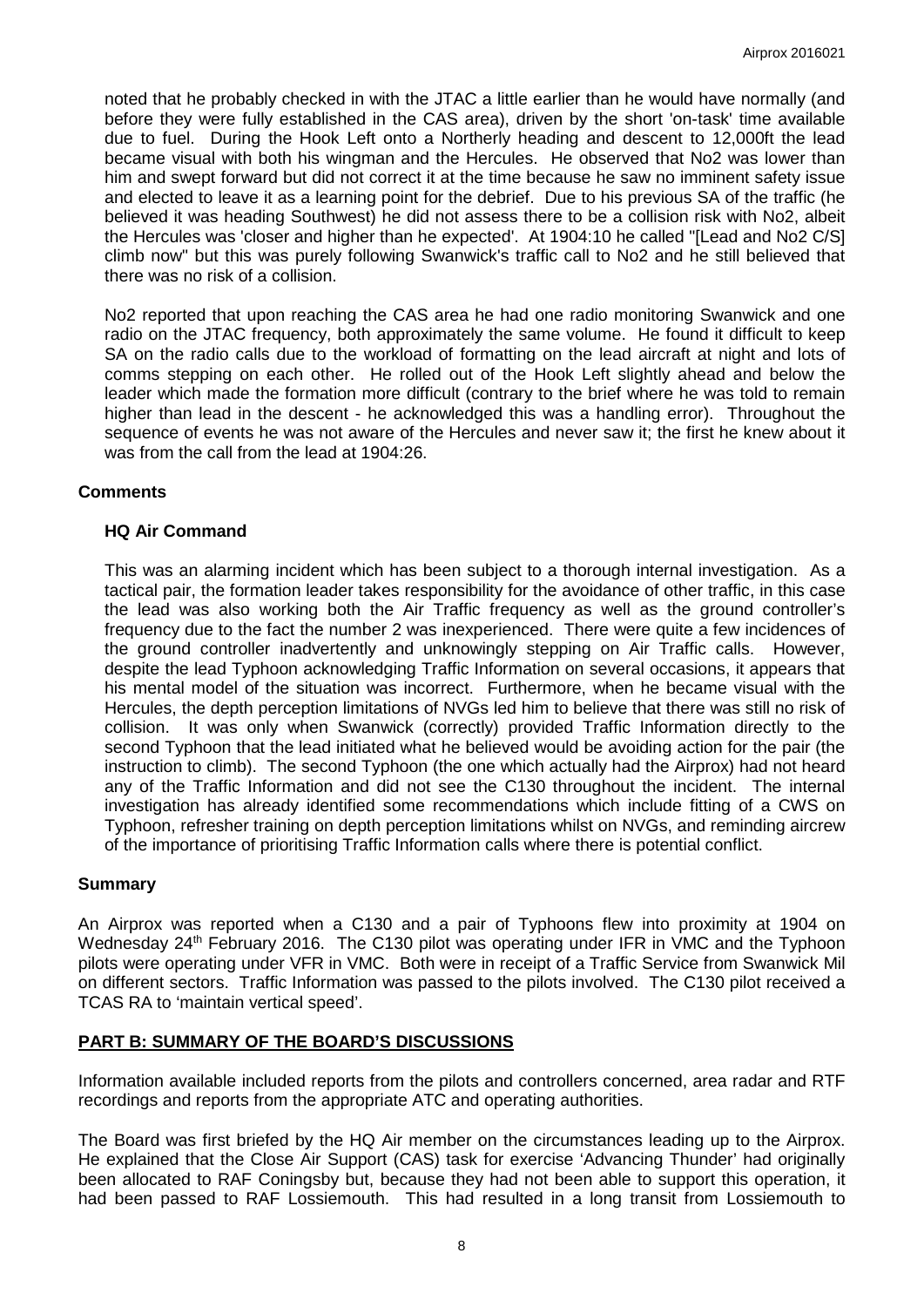Dishforth for the Typhoons. Consequently, they had only been able to remain in the task area for about 20 minutes. Because of this short time scale, the Typhoon leader had contacted JTAC earlier than normal, prior to the CAS area. The member pointed out that because the Typhoon No2 pilot had been inexperienced at flying under Night Vision Goggles (NVG), and had not conducted a CAS mission at night, the leader had decided to take over extra responsibilities including having the volume of both the JTAC and ATC frequencies at a high level. Normally the leader would have the volume higher on the JTAC frequency and the No2 would have the volume higher on the ATC frequency. In this way calls should not be missed or the information not assimilated, as they had appeared to be on this occasion. After receiving Traffic Information about the C130, the leader had believed that it had been heading south-west rather than south. Additionally, although he had been informed that the C130 had been passing FL70 for FL190, his perception had been that the formation was well above the traffic. Misjudging the position and routeing of the C130, the Typhoon formation had made a 'Hook Left' turn on to a northerly track which had taken them towards the C130. The leader had then seen the C130 and No2, which had been below him, but he had not considered that there had been a collision risk. When he had heard Traffic Information being passed directly to No2 about the C130, he had transmitted for both Typhoons to 'climb now' but had still believed that there had not been a risk of a collision. The No2 did not climb or obtain visual contact with the C130.

The HQ Air member added that prior to departure from Lossiemouth a telephone call had been made to Leeming Ops to ascertain whether there was any other traffic involved in the exercise likely to be in the Typhoons vicinity on their arrival. They were informed that other activity would be completed before they arrived. However, no mention had been made about the C130's departure from Leeming routeing through the area, presumably because the request had related just to exercise traffic. However, Leeming Ops did not pass this information onto Leeming ATC.

The Military ATC Terminal member then briefed the Board on the ATC aspects of the Airprox. He reported that the C130 and the Typhoons were in receipt of a Traffic Service from Swanwick Mil, although under the control of different sectors. The C130 was on the Central sector and the Typhoons on the E/NE sector. He explained that although these sectors were in the same operating room they were not adjacent but would have had the same radar information and the ability to communicate with each other by telephone. He commented that Leeming ATC had routed the C130 on runway heading to assist in shortening its routeing to Controlled Airspace. However, this routeing had placed the C130 on a track through the JTAC activity. It had not been considered necessary, because there had been no immediate confliction, to issue the C130 pilot with Traffic Information about the Typhoons before he was transferred to the Central sector. The Central controller had issued Traffic Information to the C130 pilot when the aircraft were approximately 4nm apart. The C130 pilot had seen the traffic on TCAS (had received a TA) and had reported that shortly afterwards he had gained a visual sighting. He had then received a TCAS RA to 'Maintain vertical speed'. Meanwhile, the Typhoons had been in communication with, and in receipt of a Traffic Service from, the E/NE sector. Two sets of Traffic Information had been issued to the formation, the second time when the C130 had been 7nm north of them passing FL125. The controller had continued to monitor the situation and, realising that Typhoon No2 was conflicting with the C130, had issued Traffic Information directly to its pilot rather than to the formation callsign as normal.

The Board welcomed these direct briefings from the military members, which had addressed the many aspects leading up to the Airprox. A lengthy discussion then took place into the cause of the Airprox and a number of factors were discussed. These included: whether Leeming ATC vectored the C130 towards a known fast-jet exercise area; whether the geometry was a simple conflict in Class G airspace or whether the No2 had effectively flown into conflict with the C130; whether the No2 had effectively been vectored into conflict by the leader, (who had been responsible for the safety of the formation, and had called the No2 to turn during the 'hook-left' manoeuvre whilst knowing that the C130 was present); or whether the leader had simply allowed his No2 to fly into conflict with the C130 due to lack of more positive formation control. Mention was also made of the Rules of the Air; depending on perception of the Typhoons' rate of descent, it could be argued that the C130 pilot was technically required to give way to the Typhoon formation<sup>[5](#page-8-0)</sup> if they were considered to be 'at

 $\overline{\phantom{a}}$ 

<span id="page-8-0"></span><sup>5</sup> SERA.3210 Right-of-way (c)(2) Converging.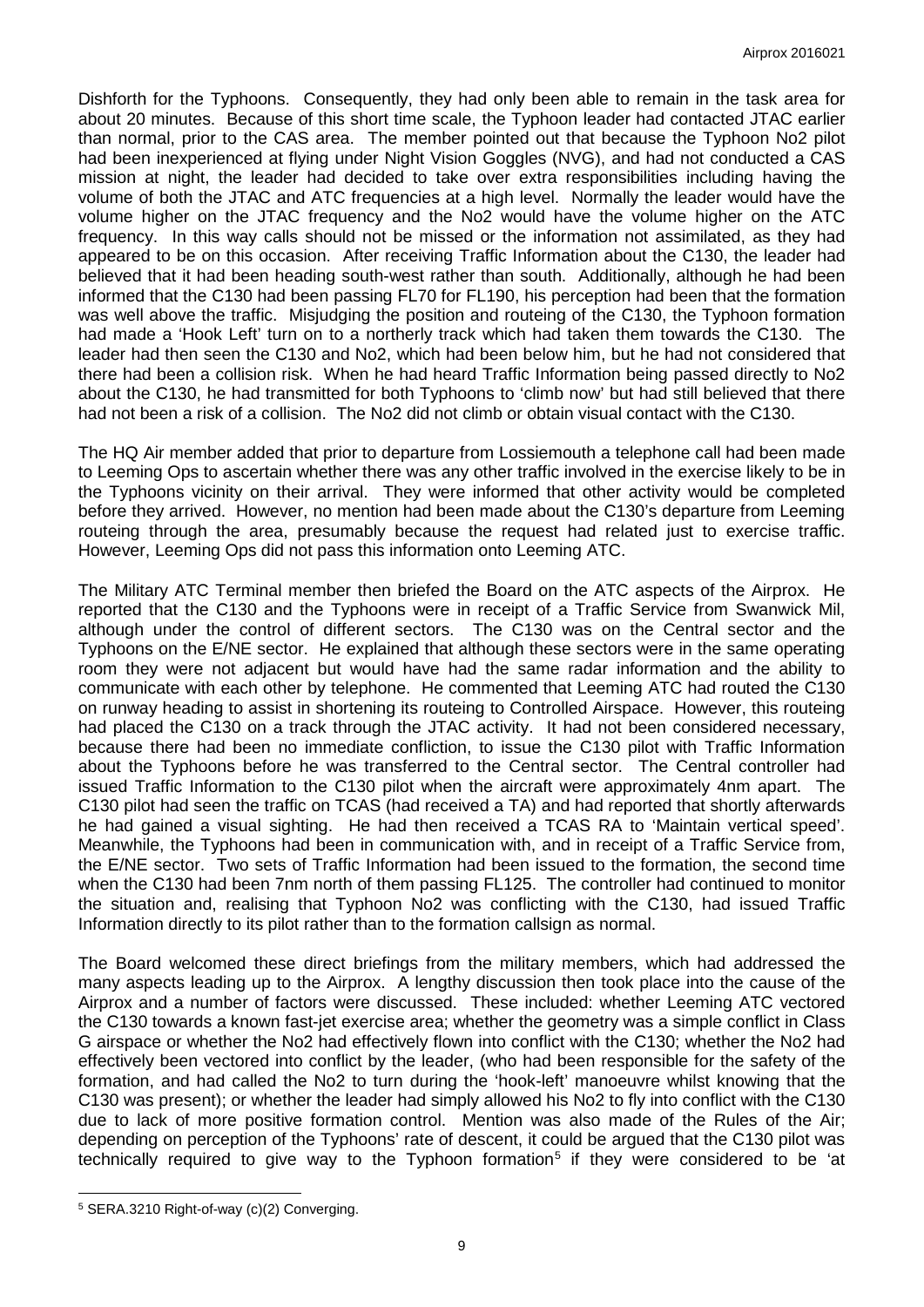approximately the same level'. In the end, it was agreed that the dynamic nature of the Typhoon formation's flightpath put the onus on them to avoid the C130 that they turned towards. This put the emphasis for collision avoidance onto the Typhoon lead pilot who was responsible for ensuring his formation's safe flightpath. The Board recognised that the Typhoon leader was operating under a high-workload with an inexperienced No2 and considerable pressure to complete the mission within tight time- and fuel-constraints. Some members thought that this was when the supervisory alarm bells should have been ringing for the Typhoon leader in that it appeared to them that he was trying too hard to ensure mission success at the cost of being able to 'stand back' from the situation and make an early decision whether to abort the CAS run. He had not been able to fully assimilate the C130 Traffic Information calls, was operating both radio frequencies and was aware his wingman was inexperienced and that this was his first night CAS mission. Although not mentioned specifically in the reports, other Board members also wondered whether the Typhoon radar would have been able to provide a warning on the C130 and thus help the formation to avoid it by providing relative range and position information. In this regard, the radar would have been an effective collision warning system and they wondered why it had not been effective in this incident.

After much debate, the Board decided that the cause of the Airprox was that the Typhoon formation had manoeuvred into conflict with the C130. However, they considered that there were a number of contributory factors; principally:

- 1. It was noted that the Typhoon leader had elected to take on additional responsibilities, especially with regard to listening to two operational frequencies, in order to protect his inexperienced No2 from becoming overloaded. Normally this communication task would have been split between the two crews and it was apparent that the leader had lost situational awareness of the C130 probably because he had been overloaded. This was considered to be a contributory factor to the Airprox.
- 2. The Board also noted that it had been reported that the No2 had only carried out four sorties of night flying with NVGs, and that this had been his first night CAS sortie. The Board wondered whether such an inexperienced pilot should have been allocated to such a demanding time- and fuel-constrained sortie on his first NVG CAS mission. It was considered that the inexperience of the No2, which had undoubtedly affected the leader's operation, had been a contributory factor.
- 3. The Board had been surprised to be informed that a NOTAM had not been produced for the 'Advancing Thunder' exercise. Although Leeming Ops would have been aware of the exercise details, a NOTAM would have ensured that ATC and other traffic, notably the C130 crew, would have been aware of the potential for fast-moving jet traffic being close to their intended routeing. This lack of specific promulgated information on the CAS exercise was considered to be a contributory factor.

The Board then turned its attention to the risk and noted that, although the two aircraft had passed close to each other horizontally, they had been separated by 600ft vertically. The Board considered that in normal daytime operation in Class G airspace this would probably be classified as having no risk of a collision. However, they felt that there were a number of issues which indicated that safety margins had been reduced below the norm in this particular incident (Category B risk). Firstly, because it had occurred at night (with the pilot concerned being inexperienced using NVGs), the Board were concerned that he had not seen the C130 despite the fact that he had passed through its level on a conflicting track about 10 seconds before the CPA. Secondly, members thought that it had been fortuitous that the No2 pilot had not assimilated the climb instruction issued by his leader because, if he had, this would probably have resulted in him climbing towards the C130's level (and if he had initiated a high enough rate of climb the C130's TCAS may not have been able to resolve the situation). On the other hand, although this was clearly a worrying incident with a potentially catastrophic outcome, the Board did not consider that it represented a situation where separation had been reduced to the minimum (Category A risk). Although the potential had been present for a far more serious outcome, in the event, the C130 pilot had received a TCAS RA only to 'Monitor vertical speed'; which indicated that the TCAS had calculated that separation could be achieved without